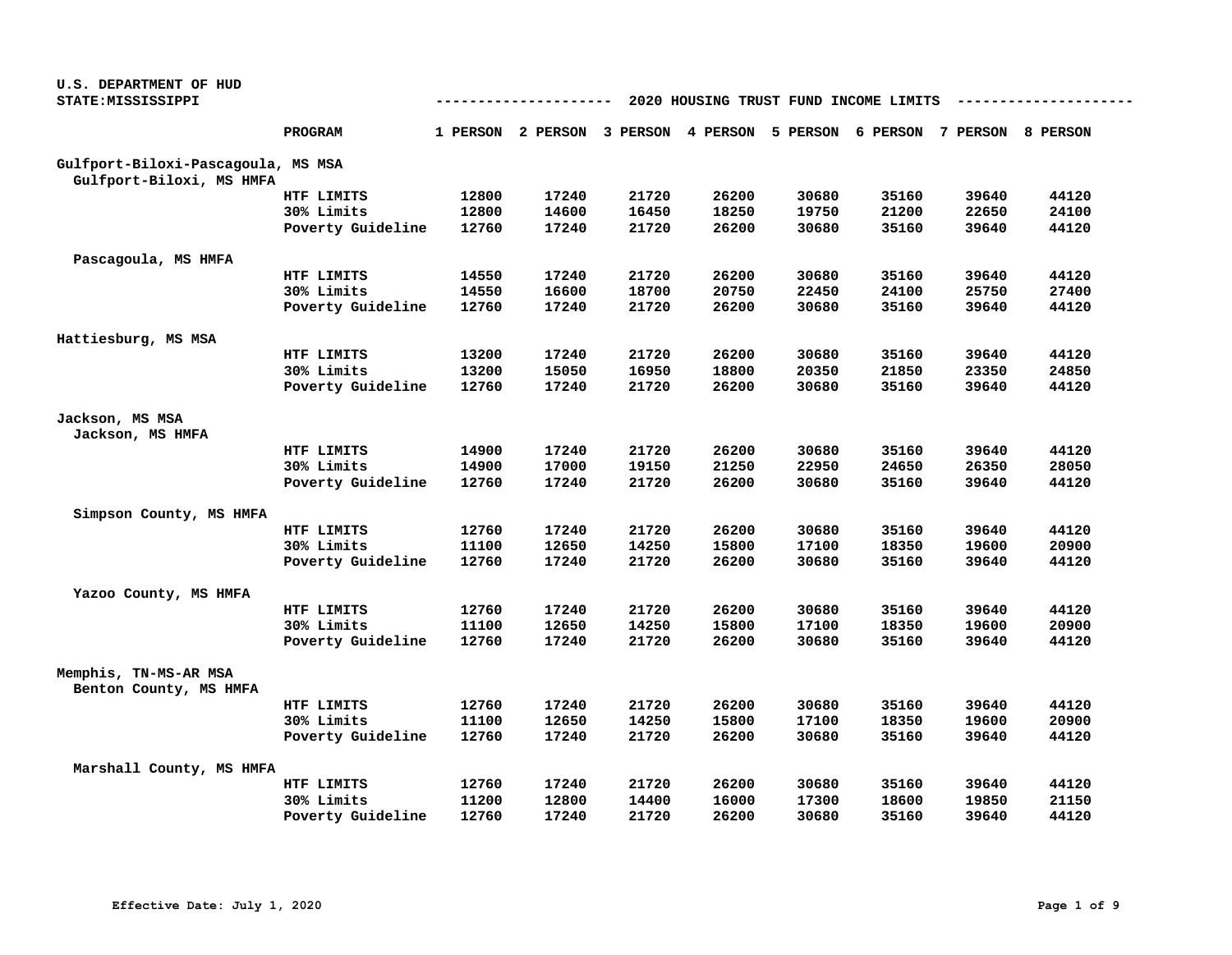| U.S. DEPARTMENT OF HUD<br>STATE: MISSISSIPPI |                   | 2020 HOUSING TRUST FUND INCOME LIMITS<br>--------- |                   |       |                                                       |       |       |       |       |  |
|----------------------------------------------|-------------------|----------------------------------------------------|-------------------|-------|-------------------------------------------------------|-------|-------|-------|-------|--|
|                                              | <b>PROGRAM</b>    |                                                    | 1 PERSON 2 PERSON |       | 3 PERSON 4 PERSON 5 PERSON 6 PERSON 7 PERSON 8 PERSON |       |       |       |       |  |
| Memphis, TN-MS-AR HMFA                       |                   |                                                    |                   |       |                                                       |       |       |       |       |  |
|                                              | HTF LIMITS        | 14250                                              | 17240             | 21720 | 26200                                                 | 30680 | 35160 | 39640 | 44120 |  |
|                                              | 30% Limits        | 14250                                              | 16300             | 18350 | 20350                                                 | 22000 | 23650 | 25250 | 26900 |  |
|                                              | Poverty Guideline | 12760                                              | 17240             | 21720 | 26200                                                 | 30680 | 35160 | 39640 | 44120 |  |
| Tate County, MS HMFA                         |                   |                                                    |                   |       |                                                       |       |       |       |       |  |
|                                              | HTF LIMITS        | 13100                                              | 17240             | 21720 | 26200                                                 | 30680 | 35160 | 39640 | 44120 |  |
|                                              | 30% Limits        | 13100                                              | 14950             | 16800 | 18650                                                 | 20150 | 21650 | 23150 | 24650 |  |
|                                              | Poverty Guideline | 12760                                              | 17240             | 21720 | 26200                                                 | 30680 | 35160 | 39640 | 44120 |  |
| Tunica County, MS HMFA                       |                   |                                                    |                   |       |                                                       |       |       |       |       |  |
|                                              | HTF LIMITS        | 12760                                              | 17240             | 21720 | 26200                                                 | 30680 | 35160 | 39640 | 44120 |  |
|                                              | 30% Limits        | 11100                                              | 12650             | 14250 | 15800                                                 | 17100 | 18350 | 19600 | 20900 |  |
|                                              | Poverty Guideline | 12760                                              | 17240             | 21720 | 26200                                                 | 30680 | 35160 | 39640 | 44120 |  |
| Adams County, MS                             |                   |                                                    |                   |       |                                                       |       |       |       |       |  |
|                                              | HTF LIMITS        | 12760                                              | 17240             | 21720 | 26200                                                 | 30680 | 35160 | 39640 | 44120 |  |
|                                              | 30% Limits        | 11100                                              | 12650             | 14250 | 15800                                                 | 17100 | 18350 | 19600 | 20900 |  |
|                                              | Poverty Guideline | 12760                                              | 17240             | 21720 | 26200                                                 | 30680 | 35160 | 39640 | 44120 |  |
| Alcorn County, MS                            |                   |                                                    |                   |       |                                                       |       |       |       |       |  |
|                                              | HTF LIMITS        | 12760                                              | 17240             | 21720 | 26200                                                 | 30680 | 35160 | 39640 | 44120 |  |
|                                              | 30% Limits        | 11100                                              | 12650             | 14250 | 15800                                                 | 17100 | 18350 | 19600 | 20900 |  |
|                                              | Poverty Guideline | 12760                                              | 17240             | 21720 | 26200                                                 | 30680 | 35160 | 39640 | 44120 |  |
| Amite County, MS                             |                   |                                                    |                   |       |                                                       |       |       |       |       |  |
|                                              | HTF LIMITS        | 12760                                              | 17240             | 21720 | 26200                                                 | 30680 | 35160 | 39640 | 44120 |  |
|                                              | 30% Limits        | 11100                                              | 12650             | 14250 | 15800                                                 | 17100 | 18350 | 19600 | 20900 |  |
|                                              | Poverty Guideline | 12760                                              | 17240             | 21720 | 26200                                                 | 30680 | 35160 | 39640 | 44120 |  |
| Attala County, MS                            |                   |                                                    |                   |       |                                                       |       |       |       |       |  |
|                                              | HTF LIMITS        | 12760                                              | 17240             | 21720 | 26200                                                 | 30680 | 35160 | 39640 | 44120 |  |
|                                              | 30% Limits        | 11100                                              | 12650             | 14250 | 15800                                                 | 17100 | 18350 | 19600 | 20900 |  |
|                                              | Poverty Guideline | 12760                                              | 17240             | 21720 | 26200                                                 | 30680 | 35160 | 39640 | 44120 |  |
| Bolivar County, MS                           |                   |                                                    |                   |       |                                                       |       |       |       |       |  |
|                                              | HTF LIMITS        | 12760                                              | 17240             | 21720 | 26200                                                 | 30680 | 35160 | 39640 | 44120 |  |
|                                              | 30% Limits        | 11100                                              | 12650             | 14250 | 15800                                                 | 17100 | 18350 | 19600 | 20900 |  |
|                                              | Poverty Guideline | 12760                                              | 17240             | 21720 | 26200                                                 | 30680 | 35160 | 39640 | 44120 |  |
| Calhoun County, MS                           |                   |                                                    |                   |       |                                                       |       |       |       |       |  |
|                                              | HTF LIMITS        | 12760                                              | 17240             | 21720 | 26200                                                 | 30680 | 35160 | 39640 | 44120 |  |
|                                              | 30% Limits        | 11100                                              | 12650             | 14250 | 15800                                                 | 17100 | 18350 | 19600 | 20900 |  |
|                                              | Poverty Guideline | 12760                                              | 17240             | 21720 | 26200                                                 | 30680 | 35160 | 39640 | 44120 |  |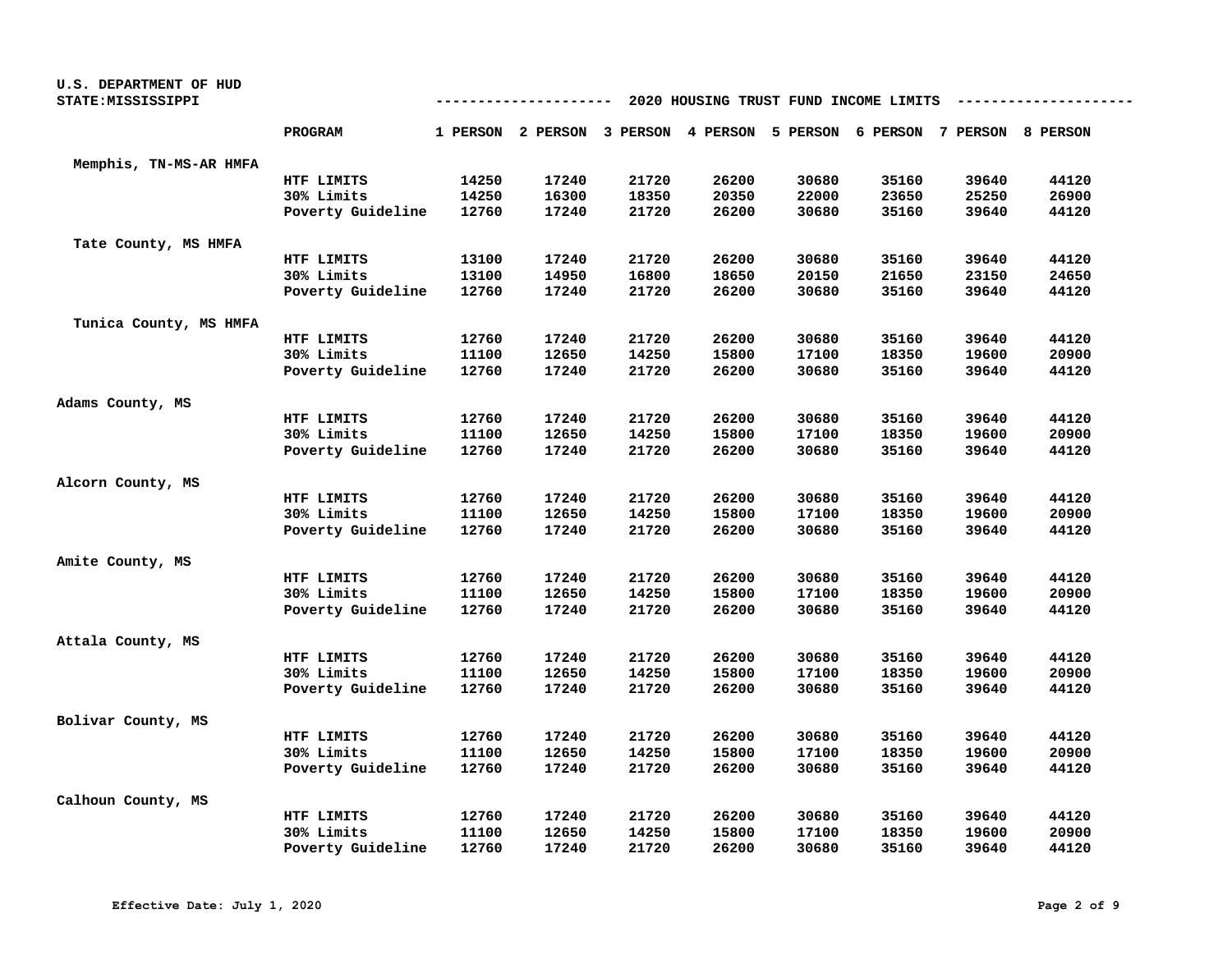| U.S. DEPARTMENT OF HUD<br>STATE: MISSISSIPPI |                   | 2020 HOUSING TRUST FUND INCOME LIMITS<br>--------- |                                                                         |       |       |       |       |       |       |  |
|----------------------------------------------|-------------------|----------------------------------------------------|-------------------------------------------------------------------------|-------|-------|-------|-------|-------|-------|--|
|                                              | <b>PROGRAM</b>    |                                                    | 1 PERSON 2 PERSON 3 PERSON 4 PERSON 5 PERSON 6 PERSON 7 PERSON 8 PERSON |       |       |       |       |       |       |  |
| Carroll County, MS                           |                   |                                                    |                                                                         |       |       |       |       |       |       |  |
|                                              | HTF LIMITS        | 12760                                              | 17240                                                                   | 21720 | 26200 | 30680 | 35160 | 39640 | 44120 |  |
|                                              | 30% Limits        | 12650                                              | 14450                                                                   | 16250 | 18050 | 19500 | 20950 | 22400 | 23850 |  |
|                                              | Poverty Guideline | 12760                                              | 17240                                                                   | 21720 | 26200 | 30680 | 35160 | 39640 | 44120 |  |
| Chickasaw County, MS                         |                   |                                                    |                                                                         |       |       |       |       |       |       |  |
|                                              | HTF LIMITS        | 12760                                              | 17240                                                                   | 21720 | 26200 | 30680 | 35160 | 39640 | 44120 |  |
|                                              | 30% Limits        | 11100                                              | 12650                                                                   | 14250 | 15800 | 17100 | 18350 | 19600 | 20900 |  |
|                                              | Poverty Guideline | 12760                                              | 17240                                                                   | 21720 | 26200 | 30680 | 35160 | 39640 | 44120 |  |
| Choctaw County, MS                           |                   |                                                    |                                                                         |       |       |       |       |       |       |  |
|                                              | HTF LIMITS        | 12760                                              | 17240                                                                   | 21720 | 26200 | 30680 | 35160 | 39640 | 44120 |  |
|                                              | 30% Limits        | 11100                                              | 12650                                                                   | 14250 | 15800 | 17100 | 18350 | 19600 | 20900 |  |
|                                              | Poverty Guideline | 12760                                              | 17240                                                                   | 21720 | 26200 | 30680 | 35160 | 39640 | 44120 |  |
| Claiborne County, MS                         |                   |                                                    |                                                                         |       |       |       |       |       |       |  |
|                                              | HTF LIMITS        | 12760                                              | 17240                                                                   | 21720 | 26200 | 30680 | 35160 | 39640 | 44120 |  |
|                                              | 30% Limits        | 11100                                              | 12650                                                                   | 14250 | 15800 | 17100 | 18350 | 19600 | 20900 |  |
|                                              | Poverty Guideline | 12760                                              | 17240                                                                   | 21720 | 26200 | 30680 | 35160 | 39640 | 44120 |  |
| Clarke County, MS                            |                   |                                                    |                                                                         |       |       |       |       |       |       |  |
|                                              | HTF LIMITS        | 12760                                              | 17240                                                                   | 21720 | 26200 | 30680 | 35160 | 39640 | 44120 |  |
|                                              | 30% Limits        | 11350                                              | 12950                                                                   | 14550 | 16150 | 17450 | 18750 | 20050 | 21350 |  |
|                                              | Poverty Guideline | 12760                                              | 17240                                                                   | 21720 | 26200 | 30680 | 35160 | 39640 | 44120 |  |
| Clay County, MS                              |                   |                                                    |                                                                         |       |       |       |       |       |       |  |
|                                              | HTF LIMITS        | 12760                                              | 17240                                                                   | 21720 | 26200 | 30680 | 35160 | 39640 | 44120 |  |
|                                              | 30% Limits        | 11100                                              | 12650                                                                   | 14250 | 15800 | 17100 | 18350 | 19600 | 20900 |  |
|                                              | Poverty Guideline | 12760                                              | 17240                                                                   | 21720 | 26200 | 30680 | 35160 | 39640 | 44120 |  |
| Coahoma County, MS                           |                   |                                                    |                                                                         |       |       |       |       |       |       |  |
|                                              | HTF LIMITS        | 12760                                              | 17240                                                                   | 21720 | 26200 | 30680 | 35160 | 39640 | 44120 |  |
|                                              | 30% Limits        | 11100                                              | 12650                                                                   | 14250 | 15800 | 17100 | 18350 | 19600 | 20900 |  |
|                                              | Poverty Guideline | 12760                                              | 17240                                                                   | 21720 | 26200 | 30680 | 35160 | 39640 | 44120 |  |
| Covington County, MS                         |                   |                                                    |                                                                         |       |       |       |       |       |       |  |
|                                              | HTF LIMITS        | 12760                                              | 17240                                                                   | 21720 | 26200 | 30680 | 35160 | 39640 | 44120 |  |
|                                              | 30% Limits        | 11100                                              | 12650                                                                   | 14250 | 15800 | 17100 | 18350 | 19600 | 20900 |  |
|                                              | Poverty Guideline | 12760                                              | 17240                                                                   | 21720 | 26200 | 30680 | 35160 | 39640 | 44120 |  |
| Franklin County, MS                          |                   |                                                    |                                                                         |       |       |       |       |       |       |  |
|                                              | HTF LIMITS        | 12760                                              | 17240                                                                   | 21720 | 26200 | 30680 | 35160 | 39640 | 44120 |  |
|                                              | 30% Limits        | 12000                                              | 13700                                                                   | 15400 | 17100 | 18500 | 19850 | 21250 | 22600 |  |
|                                              | Poverty Guideline | 12760                                              | 17240                                                                   | 21720 | 26200 | 30680 | 35160 | 39640 | 44120 |  |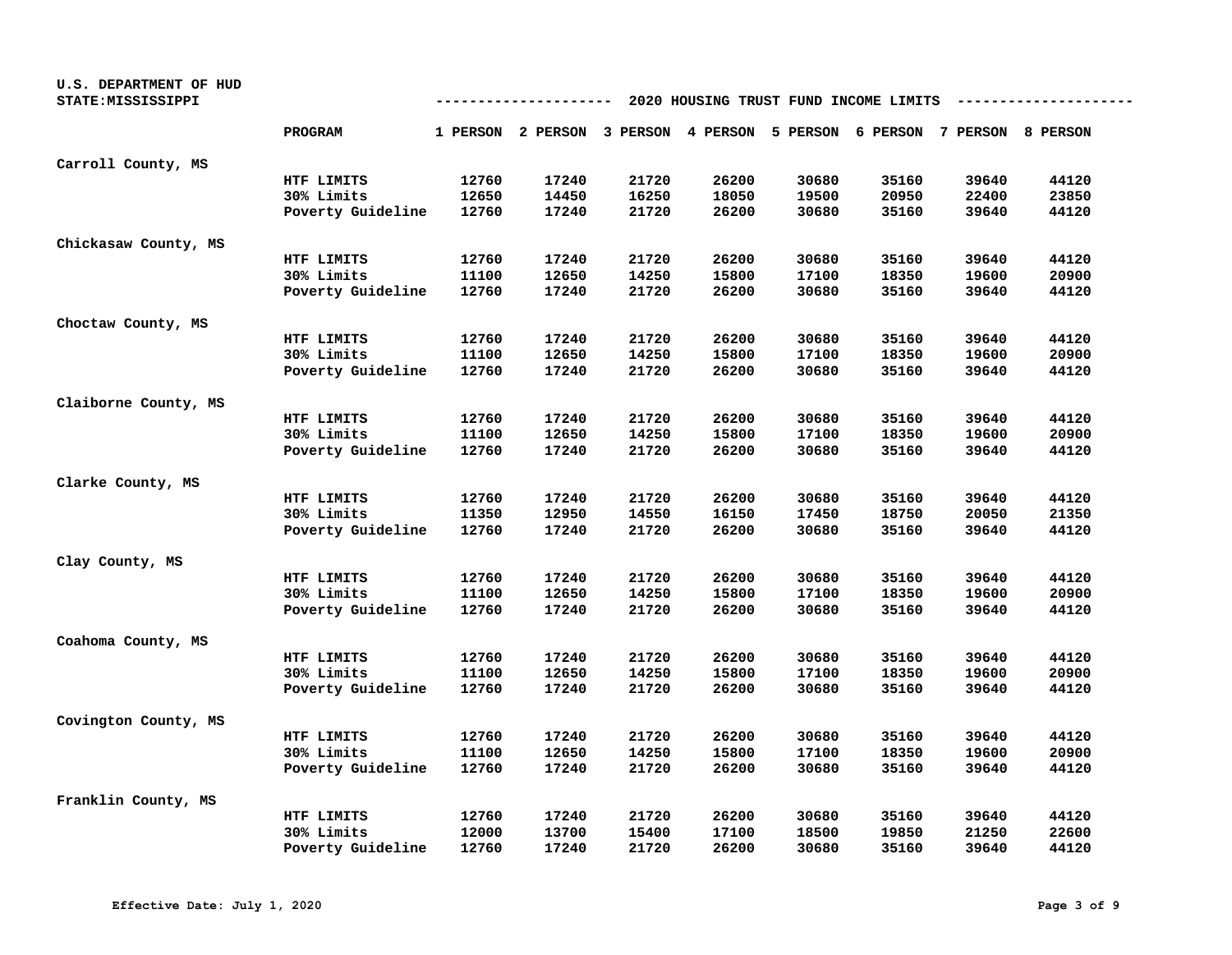| U.S. DEPARTMENT OF HUD |                   |       |                                                                         |       |       |       |                                       |       |       |
|------------------------|-------------------|-------|-------------------------------------------------------------------------|-------|-------|-------|---------------------------------------|-------|-------|
| STATE: MISSISSIPPI     |                   |       | --------                                                                |       |       |       | 2020 HOUSING TRUST FUND INCOME LIMITS |       |       |
|                        | PROGRAM           |       | 1 PERSON 2 PERSON 3 PERSON 4 PERSON 5 PERSON 6 PERSON 7 PERSON 8 PERSON |       |       |       |                                       |       |       |
|                        |                   |       |                                                                         |       |       |       |                                       |       |       |
| George County, MS      |                   |       |                                                                         |       |       |       |                                       |       |       |
|                        | HTF LIMITS        | 12760 | 17240                                                                   | 21720 | 26200 | 30680 | 35160                                 | 39640 | 44120 |
|                        | 30% Limits        | 12750 | 14600                                                                   | 16400 | 18200 | 19700 | 21150                                 | 22600 | 24050 |
|                        | Poverty Guideline | 12760 | 17240                                                                   | 21720 | 26200 | 30680 | 35160                                 | 39640 | 44120 |
| Greene County, MS      |                   |       |                                                                         |       |       |       |                                       |       |       |
|                        | HTF LIMITS        | 12800 | 17240                                                                   | 21720 | 26200 | 30680 | 35160                                 | 39640 | 44120 |
|                        | 30% Limits        | 12800 | 14600                                                                   | 16450 | 18250 | 19750 | 21200                                 | 22650 | 24100 |
|                        | Poverty Guideline | 12760 | 17240                                                                   | 21720 | 26200 | 30680 | 35160                                 | 39640 | 44120 |
| Grenada County, MS     |                   |       |                                                                         |       |       |       |                                       |       |       |
|                        | HTF LIMITS        | 12760 | 17240                                                                   | 21720 | 26200 | 30680 | 35160                                 | 39640 | 44120 |
|                        | 30% Limits        | 11100 | 12650                                                                   | 14250 | 15800 | 17100 | 18350                                 | 19600 | 20900 |
|                        | Poverty Guideline | 12760 | 17240                                                                   | 21720 | 26200 | 30680 | 35160                                 | 39640 | 44120 |
|                        |                   |       |                                                                         |       |       |       |                                       |       |       |
| Holmes County, MS      |                   |       |                                                                         |       |       |       |                                       |       |       |
|                        | HTF LIMITS        | 12760 | 17240                                                                   | 21720 | 26200 | 30680 | 35160                                 | 39640 | 44120 |
|                        | 30% Limits        | 11100 | 12650                                                                   | 14250 | 15800 | 17100 | 18350                                 | 19600 | 20900 |
|                        | Poverty Guideline | 12760 | 17240                                                                   | 21720 | 26200 | 30680 | 35160                                 | 39640 | 44120 |
| Humphreys County, MS   |                   |       |                                                                         |       |       |       |                                       |       |       |
|                        | HTF LIMITS        | 12760 | 17240                                                                   | 21720 | 26200 | 30680 | 35160                                 | 39640 | 44120 |
|                        | 30% Limits        | 11100 | 12650                                                                   | 14250 | 15800 | 17100 | 18350                                 | 19600 | 20900 |
|                        | Poverty Guideline | 12760 | 17240                                                                   | 21720 | 26200 | 30680 | 35160                                 | 39640 | 44120 |
| Issaquena County, MS   |                   |       |                                                                         |       |       |       |                                       |       |       |
|                        | HTF LIMITS        | 12760 | 17240                                                                   | 21720 | 26200 | 30680 | 35160                                 | 39640 | 44120 |
|                        | 30% Limits        | 11100 | 12650                                                                   | 14250 | 15800 | 17100 | 18350                                 | 19600 | 20900 |
|                        | Poverty Guideline | 12760 | 17240                                                                   | 21720 | 26200 | 30680 | 35160                                 | 39640 | 44120 |
| Itawamba County, MS    |                   |       |                                                                         |       |       |       |                                       |       |       |
|                        | HTF LIMITS        | 12760 | 17240                                                                   | 21720 | 26200 | 30680 | 35160                                 | 39640 | 44120 |
|                        | 30% Limits        | 11100 | 12700                                                                   | 14300 | 15850 | 17150 | 18400                                 | 19700 | 20950 |
|                        | Poverty Guideline | 12760 | 17240                                                                   | 21720 | 26200 | 30680 | 35160                                 | 39640 | 44120 |
|                        |                   |       |                                                                         |       |       |       |                                       |       |       |
| Jasper County, MS      |                   |       |                                                                         |       |       |       |                                       |       |       |
|                        | HTF LIMITS        | 12760 | 17240                                                                   | 21720 | 26200 | 30680 | 35160                                 | 39640 | 44120 |
|                        | 30% Limits        | 11100 | 12650                                                                   | 14250 | 15800 | 17100 | 18350                                 | 19600 | 20900 |
|                        | Poverty Guideline | 12760 | 17240                                                                   | 21720 | 26200 | 30680 | 35160                                 | 39640 | 44120 |
| Jefferson County, MS   |                   |       |                                                                         |       |       |       |                                       |       |       |
|                        | HTF LIMITS        | 12760 | 17240                                                                   | 21720 | 26200 | 30680 | 35160                                 | 39640 | 44120 |
|                        | 30% Limits        | 11100 | 12650                                                                   | 14250 | 15800 | 17100 | 18350                                 | 19600 | 20900 |
|                        | Poverty Guideline | 12760 | 17240                                                                   | 21720 | 26200 | 30680 | 35160                                 | 39640 | 44120 |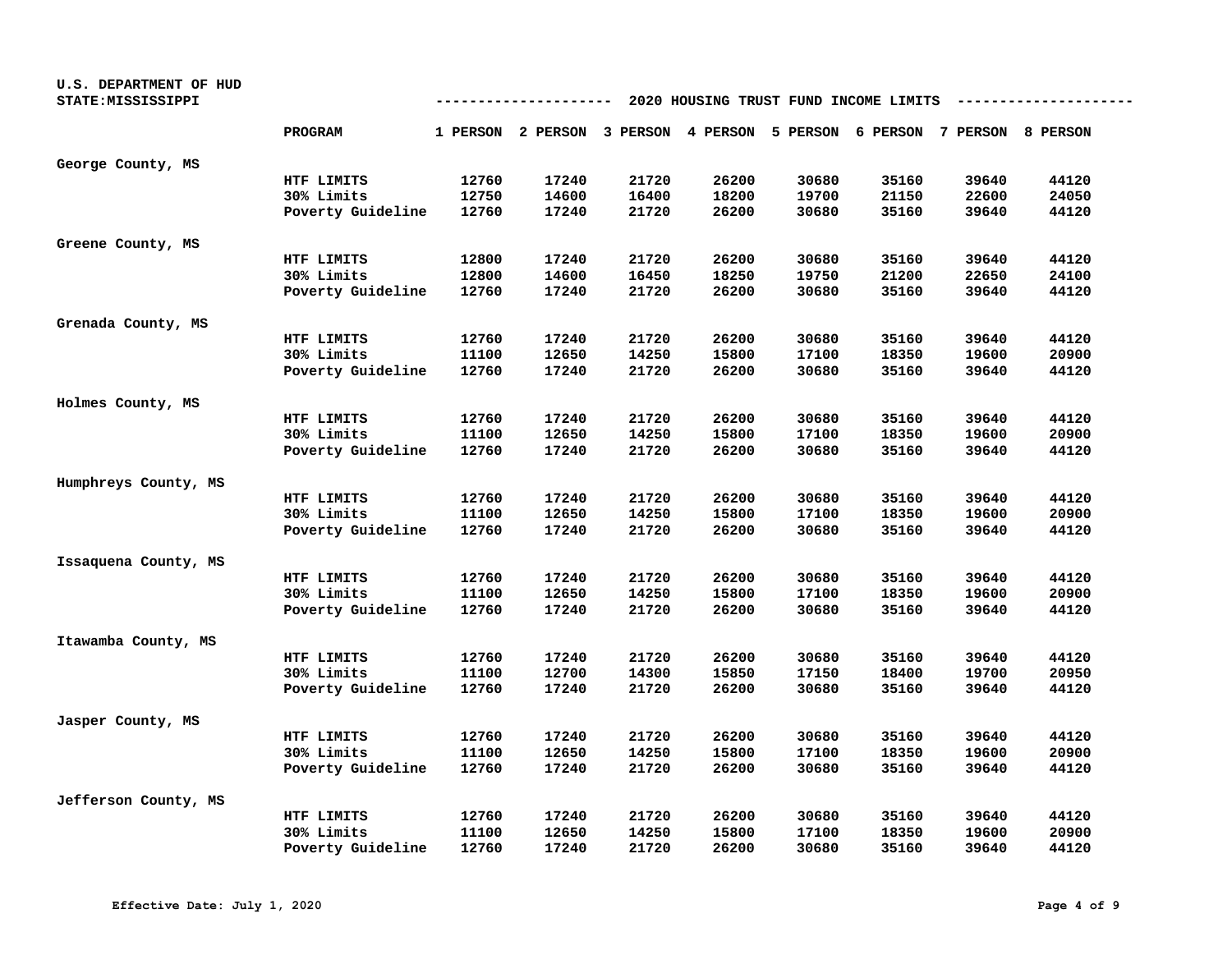| U.S. DEPARTMENT OF HUD<br>STATE: MISSISSIPPI |                   | 2020 HOUSING TRUST FUND INCOME LIMITS |                                                                         |       |       |       |       |       |       |  |
|----------------------------------------------|-------------------|---------------------------------------|-------------------------------------------------------------------------|-------|-------|-------|-------|-------|-------|--|
|                                              | PROGRAM           |                                       | 1 PERSON 2 PERSON 3 PERSON 4 PERSON 5 PERSON 6 PERSON 7 PERSON 8 PERSON |       |       |       |       |       |       |  |
| Jefferson Davis County, MS                   |                   |                                       |                                                                         |       |       |       |       |       |       |  |
|                                              | HTF LIMITS        | 12760                                 | 17240                                                                   | 21720 | 26200 | 30680 | 35160 | 39640 | 44120 |  |
|                                              | 30% Limits        | 11100                                 | 12650                                                                   | 14250 | 15800 | 17100 | 18350 | 19600 | 20900 |  |
|                                              | Poverty Guideline | 12760                                 | 17240                                                                   | 21720 | 26200 | 30680 | 35160 | 39640 | 44120 |  |
| Jones County, MS                             |                   |                                       |                                                                         |       |       |       |       |       |       |  |
|                                              | HTF LIMITS        | 12760                                 | 17240                                                                   | 21720 | 26200 | 30680 | 35160 | 39640 | 44120 |  |
|                                              | 30% Limits        | 11100                                 | 12650                                                                   | 14250 | 15800 | 17100 | 18350 | 19600 | 20900 |  |
|                                              | Poverty Guideline | 12760                                 | 17240                                                                   | 21720 | 26200 | 30680 | 35160 | 39640 | 44120 |  |
| Kemper County, MS                            |                   |                                       |                                                                         |       |       |       |       |       |       |  |
|                                              | HTF LIMITS        | 12760                                 | 17240                                                                   | 21720 | 26200 | 30680 | 35160 | 39640 | 44120 |  |
|                                              | 30% Limits        | 11100                                 | 12650                                                                   | 14250 | 15800 | 17100 | 18350 | 19600 | 20900 |  |
|                                              | Poverty Guideline | 12760                                 | 17240                                                                   | 21720 | 26200 | 30680 | 35160 | 39640 | 44120 |  |
| Lafayette County, MS                         |                   |                                       |                                                                         |       |       |       |       |       |       |  |
|                                              | HTF LIMITS        | 15200                                 | 17400                                                                   | 21720 | 26200 | 30680 | 35160 | 39640 | 44120 |  |
|                                              | 30% Limits        | 15200                                 | 17400                                                                   | 19550 | 21700 | 23450 | 25200 | 26950 | 28650 |  |
|                                              | Poverty Guideline | 12760                                 | 17240                                                                   | 21720 | 26200 | 30680 | 35160 | 39640 | 44120 |  |
| Lauderdale County, MS                        |                   |                                       |                                                                         |       |       |       |       |       |       |  |
|                                              | HTF LIMITS        | 12760                                 | 17240                                                                   | 21720 | 26200 | 30680 | 35160 | 39640 | 44120 |  |
|                                              | 30% Limits        | 11750                                 | 13400                                                                   | 15100 | 16750 | 18100 | 19450 | 20800 | 22150 |  |
|                                              | Poverty Guideline | 12760                                 | 17240                                                                   | 21720 | 26200 | 30680 | 35160 | 39640 | 44120 |  |
| Lawrence County, MS                          |                   |                                       |                                                                         |       |       |       |       |       |       |  |
|                                              | HTF LIMITS        | 12760                                 | 17240                                                                   | 21720 | 26200 | 30680 | 35160 | 39640 | 44120 |  |
|                                              | 30% Limits        | 11300                                 | 12900                                                                   | 14500 | 16100 | 17400 | 18700 | 20000 | 21300 |  |
|                                              | Poverty Guideline | 12760                                 | 17240                                                                   | 21720 | 26200 | 30680 | 35160 | 39640 | 44120 |  |
| Leake County, MS                             |                   |                                       |                                                                         |       |       |       |       |       |       |  |
|                                              | HTF LIMITS        | 12760                                 | 17240                                                                   | 21720 | 26200 | 30680 | 35160 | 39640 | 44120 |  |
|                                              | 30% Limits        | 11100                                 | 12650                                                                   | 14250 | 15800 | 17100 | 18350 | 19600 | 20900 |  |
|                                              | Poverty Guideline | 12760                                 | 17240                                                                   | 21720 | 26200 | 30680 | 35160 | 39640 | 44120 |  |
| Lee County, MS                               |                   |                                       |                                                                         |       |       |       |       |       |       |  |
|                                              | HTF LIMITS        | 13600                                 | 17240                                                                   | 21720 | 26200 | 30680 | 35160 | 39640 | 44120 |  |
|                                              | 30% Limits        | 13600                                 | 15550                                                                   | 17500 | 19400 | 21000 | 22550 | 24100 | 25650 |  |
|                                              | Poverty Guideline | 12760                                 | 17240                                                                   | 21720 | 26200 | 30680 | 35160 | 39640 | 44120 |  |
| Leflore County, MS                           |                   |                                       |                                                                         |       |       |       |       |       |       |  |
|                                              | HTF LIMITS        | 12760                                 | 17240                                                                   | 21720 | 26200 | 30680 | 35160 | 39640 | 44120 |  |
|                                              | 30% Limits        | 11100                                 | 12650                                                                   | 14250 | 15800 | 17100 | 18350 | 19600 | 20900 |  |
|                                              | Poverty Guideline | 12760                                 | 17240                                                                   | 21720 | 26200 | 30680 | 35160 | 39640 | 44120 |  |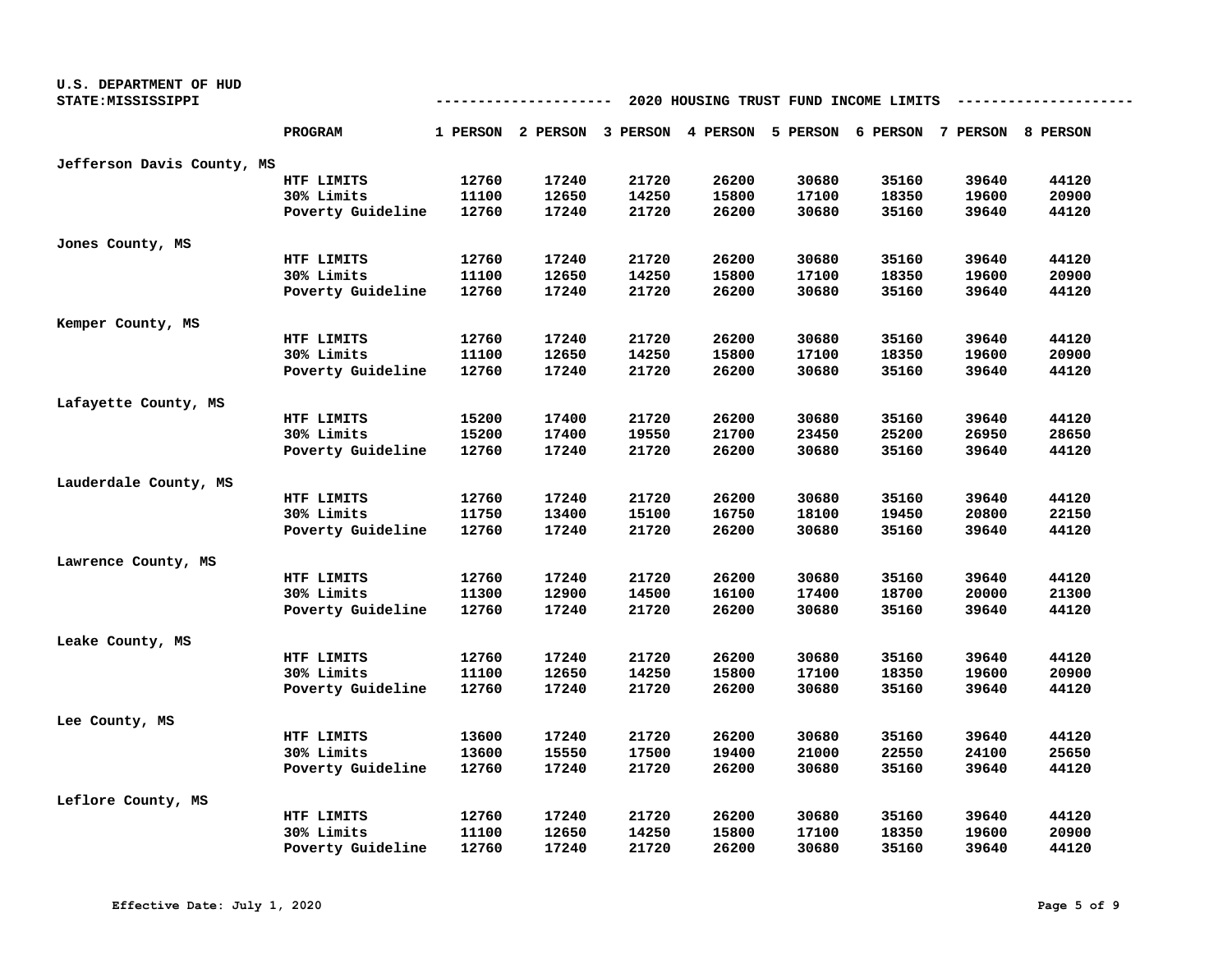| U.S. DEPARTMENT OF HUD<br>STATE: MISSISSIPPI |                   | 2020 HOUSING TRUST FUND INCOME LIMITS<br>--------- |                                                                         |       |       |       |       |       |       |  |
|----------------------------------------------|-------------------|----------------------------------------------------|-------------------------------------------------------------------------|-------|-------|-------|-------|-------|-------|--|
|                                              | PROGRAM           |                                                    | 1 PERSON 2 PERSON 3 PERSON 4 PERSON 5 PERSON 6 PERSON 7 PERSON 8 PERSON |       |       |       |       |       |       |  |
| Lincoln County, MS                           |                   |                                                    |                                                                         |       |       |       |       |       |       |  |
|                                              | HTF LIMITS        | 12760                                              | 17240                                                                   | 21720 | 26200 | 30680 | 35160 | 39640 | 44120 |  |
|                                              | 30% Limits        | 11100                                              | 12650                                                                   | 14250 | 15800 | 17100 | 18350 | 19600 | 20900 |  |
|                                              | Poverty Guideline | 12760                                              | 17240                                                                   | 21720 | 26200 | 30680 | 35160 | 39640 | 44120 |  |
| Lowndes County, MS                           |                   |                                                    |                                                                         |       |       |       |       |       |       |  |
|                                              | HTF LIMITS        | 12760                                              | 17240                                                                   | 21720 | 26200 | 30680 | 35160 | 39640 | 44120 |  |
|                                              | 30% Limits        | 12250                                              | 14000                                                                   | 15750 | 17500 | 18900 | 20300 | 21700 | 23100 |  |
|                                              | Poverty Guideline | 12760                                              | 17240                                                                   | 21720 | 26200 | 30680 | 35160 | 39640 | 44120 |  |
| Marion County, MS                            |                   |                                                    |                                                                         |       |       |       |       |       |       |  |
|                                              | HTF LIMITS        | 12760                                              | 17240                                                                   | 21720 | 26200 | 30680 | 35160 | 39640 | 44120 |  |
|                                              | 30% Limits        | 11100                                              | 12650                                                                   | 14250 | 15800 | 17100 | 18350 | 19600 | 20900 |  |
|                                              | Poverty Guideline | 12760                                              | 17240                                                                   | 21720 | 26200 | 30680 | 35160 | 39640 | 44120 |  |
| Monroe County, MS                            |                   |                                                    |                                                                         |       |       |       |       |       |       |  |
|                                              | HTF LIMITS        | 12760                                              | 17240                                                                   | 21720 | 26200 | 30680 | 35160 | 39640 | 44120 |  |
|                                              | 30% Limits        | 11500                                              | 13150                                                                   | 14800 | 16400 | 17750 | 19050 | 20350 | 21650 |  |
|                                              | Poverty Guideline | 12760                                              | 17240                                                                   | 21720 | 26200 | 30680 | 35160 | 39640 | 44120 |  |
| Montgomery County, MS                        |                   |                                                    |                                                                         |       |       |       |       |       |       |  |
|                                              | HTF LIMITS        | 12760                                              | 17240                                                                   | 21720 | 26200 | 30680 | 35160 | 39640 | 44120 |  |
|                                              | 30% Limits        | 11100                                              | 12650                                                                   | 14250 | 15800 | 17100 | 18350 | 19600 | 20900 |  |
|                                              | Poverty Guideline | 12760                                              | 17240                                                                   | 21720 | 26200 | 30680 | 35160 | 39640 | 44120 |  |
| Neshoba County, MS                           |                   |                                                    |                                                                         |       |       |       |       |       |       |  |
|                                              | HTF LIMITS        | 12760                                              | 17240                                                                   | 21720 | 26200 | 30680 | 35160 | 39640 | 44120 |  |
|                                              | 30% Limits        | 11100                                              | 12650                                                                   | 14250 | 15800 | 17100 | 18350 | 19600 | 20900 |  |
|                                              | Poverty Guideline | 12760                                              | 17240                                                                   | 21720 | 26200 | 30680 | 35160 | 39640 | 44120 |  |
| Newton County, MS                            |                   |                                                    |                                                                         |       |       |       |       |       |       |  |
|                                              | HTF LIMITS        | 12760                                              | 17240                                                                   | 21720 | 26200 | 30680 | 35160 | 39640 | 44120 |  |
|                                              | 30% Limits        | 11100                                              | 12650                                                                   | 14250 | 15800 | 17100 | 18350 | 19600 | 20900 |  |
|                                              | Poverty Guideline | 12760                                              | 17240                                                                   | 21720 | 26200 | 30680 | 35160 | 39640 | 44120 |  |
| Noxubee County, MS                           |                   |                                                    |                                                                         |       |       |       |       |       |       |  |
|                                              | HTF LIMITS        | 12760                                              | 17240                                                                   | 21720 | 26200 | 30680 | 35160 | 39640 | 44120 |  |
|                                              | 30% Limits        | 11100                                              | 12650                                                                   | 14250 | 15800 | 17100 | 18350 | 19600 | 20900 |  |
|                                              | Poverty Guideline | 12760                                              | 17240                                                                   | 21720 | 26200 | 30680 | 35160 | 39640 | 44120 |  |
| Oktibbeha County, MS                         |                   |                                                    |                                                                         |       |       |       |       |       |       |  |
|                                              | HTF LIMITS        | 13000                                              | 17240                                                                   | 21720 | 26200 | 30680 | 35160 | 39640 | 44120 |  |
|                                              | 30% Limits        | 13000                                              | 14850                                                                   | 16700 | 18550 | 20050 | 21550 | 23050 | 24500 |  |
|                                              | Poverty Guideline | 12760                                              | 17240                                                                   | 21720 | 26200 | 30680 | 35160 | 39640 | 44120 |  |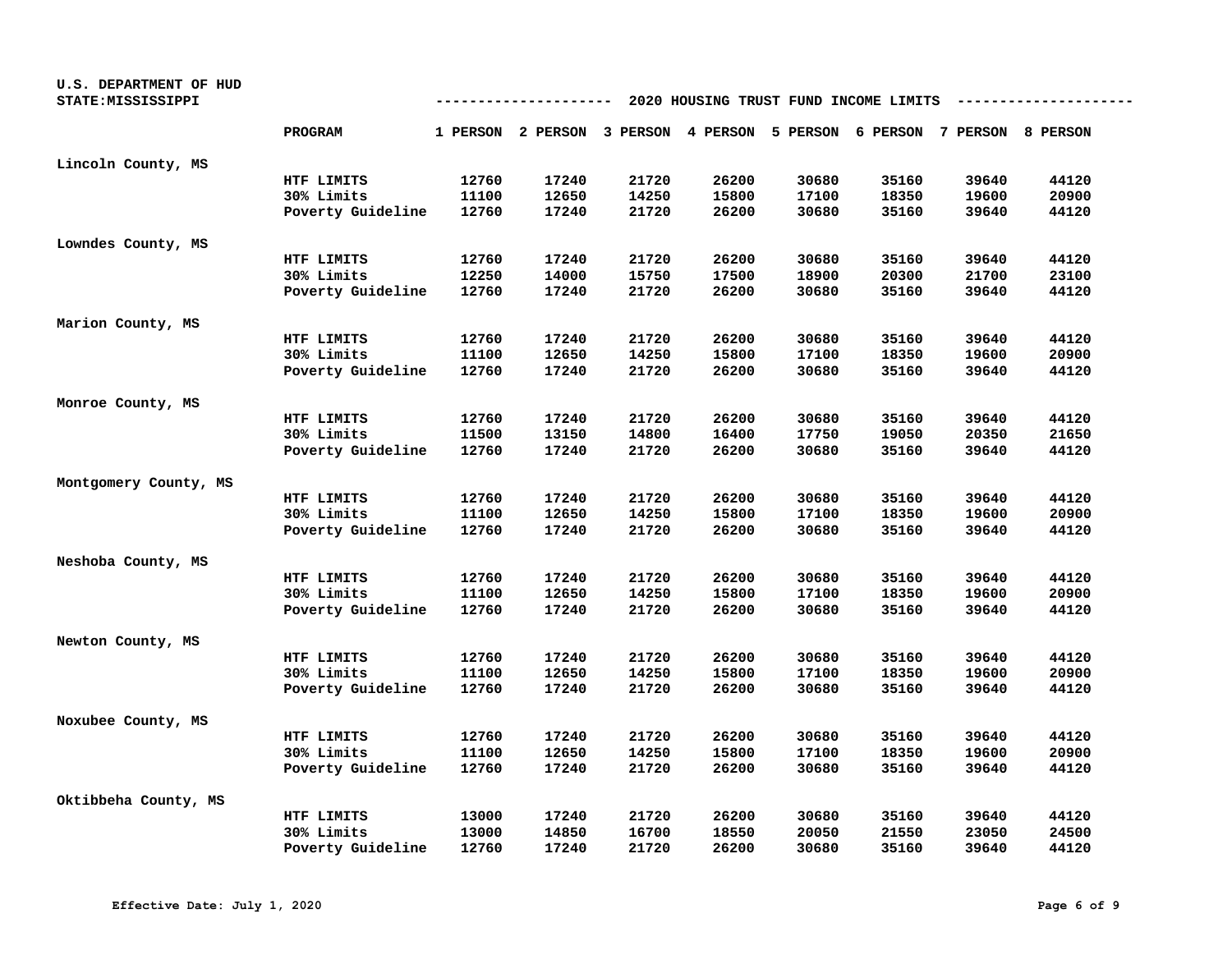| U.S. DEPARTMENT OF HUD<br>STATE: MISSISSIPPI |                   | 2020 HOUSING TRUST FUND INCOME LIMITS<br>----------- |                                                                         |       |       |       |       |       |       |  |
|----------------------------------------------|-------------------|------------------------------------------------------|-------------------------------------------------------------------------|-------|-------|-------|-------|-------|-------|--|
|                                              | <b>PROGRAM</b>    |                                                      | 1 PERSON 2 PERSON 3 PERSON 4 PERSON 5 PERSON 6 PERSON 7 PERSON 8 PERSON |       |       |       |       |       |       |  |
| Panola County, MS                            |                   |                                                      |                                                                         |       |       |       |       |       |       |  |
|                                              | HTF LIMITS        | 12760                                                | 17240                                                                   | 21720 | 26200 | 30680 | 35160 | 39640 | 44120 |  |
|                                              | 30% Limits        | 11100                                                | 12650                                                                   | 14250 | 15800 | 17100 | 18350 | 19600 | 20900 |  |
|                                              | Poverty Guideline | 12760                                                | 17240                                                                   | 21720 | 26200 | 30680 | 35160 | 39640 | 44120 |  |
| Pearl River County, MS                       |                   |                                                      |                                                                         |       |       |       |       |       |       |  |
|                                              | HTF LIMITS        | 12760                                                | 17240                                                                   | 21720 | 26200 | 30680 | 35160 | 39640 | 44120 |  |
|                                              | 30% Limits        | 12700                                                | 14500                                                                   | 16300 | 18100 | 19550 | 21000 | 22450 | 23900 |  |
|                                              | Poverty Guideline | 12760                                                | 17240                                                                   | 21720 | 26200 | 30680 | 35160 | 39640 | 44120 |  |
| Pike County, MS                              |                   |                                                      |                                                                         |       |       |       |       |       |       |  |
|                                              | HTF LIMITS        | 12760                                                | 17240                                                                   | 21720 | 26200 | 30680 | 35160 | 39640 | 44120 |  |
|                                              | 30% Limits        | 11100                                                | 12650                                                                   | 14250 | 15800 | 17100 | 18350 | 19600 | 20900 |  |
|                                              | Poverty Guideline | 12760                                                | 17240                                                                   | 21720 | 26200 | 30680 | 35160 | 39640 | 44120 |  |
| Pontotoc County, MS                          |                   |                                                      |                                                                         |       |       |       |       |       |       |  |
|                                              | HTF LIMITS        | 12760                                                | 17240                                                                   | 21720 | 26200 | 30680 | 35160 | 39640 | 44120 |  |
|                                              | 30% Limits        | 11350                                                | 12950                                                                   | 14550 | 16150 | 17450 | 18750 | 20050 | 21350 |  |
|                                              | Poverty Guideline | 12760                                                | 17240                                                                   | 21720 | 26200 | 30680 | 35160 | 39640 | 44120 |  |
| Prentiss County, MS                          |                   |                                                      |                                                                         |       |       |       |       |       |       |  |
|                                              | HTF LIMITS        | 12760                                                | 17240                                                                   | 21720 | 26200 | 30680 | 35160 | 39640 | 44120 |  |
|                                              | 30% Limits        | 11100                                                | 12650                                                                   | 14250 | 15800 | 17100 | 18350 | 19600 | 20900 |  |
|                                              | Poverty Guideline | 12760                                                | 17240                                                                   | 21720 | 26200 | 30680 | 35160 | 39640 | 44120 |  |
| Quitman County, MS                           |                   |                                                      |                                                                         |       |       |       |       |       |       |  |
|                                              | HTF LIMITS        | 12760                                                | 17240                                                                   | 21720 | 26200 | 30680 | 35160 | 39640 | 44120 |  |
|                                              | 30% Limits        | 11100                                                | 12650                                                                   | 14250 | 15800 | 17100 | 18350 | 19600 | 20900 |  |
|                                              | Poverty Guideline | 12760                                                | 17240                                                                   | 21720 | 26200 | 30680 | 35160 | 39640 | 44120 |  |
| Scott County, MS                             |                   |                                                      |                                                                         |       |       |       |       |       |       |  |
|                                              | HTF LIMITS        | 12760                                                | 17240                                                                   | 21720 | 26200 | 30680 | 35160 | 39640 | 44120 |  |
|                                              | 30% Limits        | 11100                                                | 12650                                                                   | 14250 | 15800 | 17100 | 18350 | 19600 | 20900 |  |
|                                              | Poverty Guideline | 12760                                                | 17240                                                                   | 21720 | 26200 | 30680 | 35160 | 39640 | 44120 |  |
| Sharkey County, MS                           |                   |                                                      |                                                                         |       |       |       |       |       |       |  |
|                                              | HTF LIMITS        | 12760                                                | 17240                                                                   | 21720 | 26200 | 30680 | 35160 | 39640 | 44120 |  |
|                                              | 30% Limits        | 11100                                                | 12650                                                                   | 14250 | 15800 | 17100 | 18350 | 19600 | 20900 |  |
|                                              | Poverty Guideline | 12760                                                | 17240                                                                   | 21720 | 26200 | 30680 | 35160 | 39640 | 44120 |  |
| Smith County, MS                             |                   |                                                      |                                                                         |       |       |       |       |       |       |  |
|                                              | HTF LIMITS        | 12760                                                | 17240                                                                   | 21720 | 26200 | 30680 | 35160 | 39640 | 44120 |  |
|                                              | 30% Limits        | 11450                                                | 13100                                                                   | 14750 | 16350 | 17700 | 19000 | 20300 | 21600 |  |
|                                              | Poverty Guideline | 12760                                                | 17240                                                                   | 21720 | 26200 | 30680 | 35160 | 39640 | 44120 |  |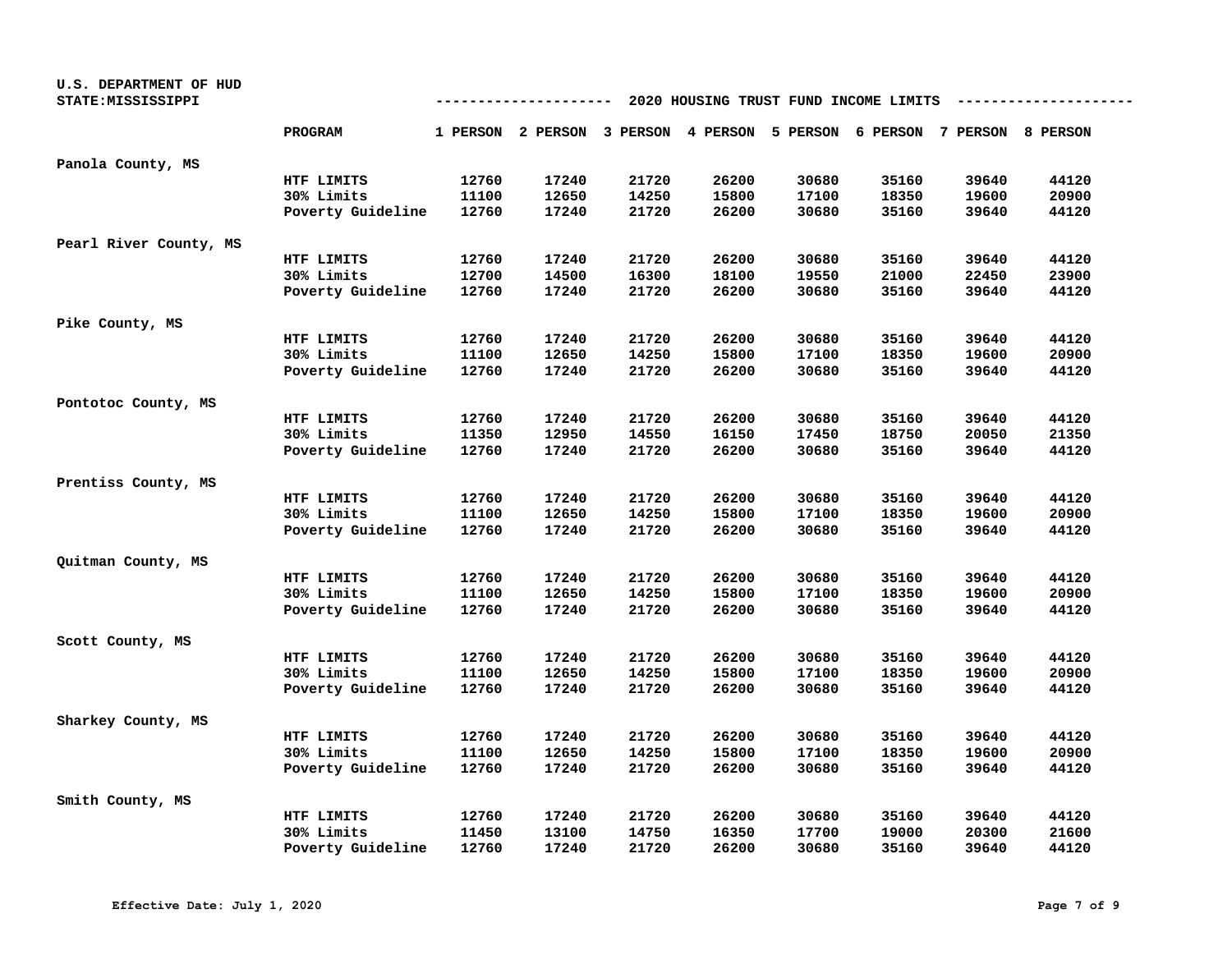| U.S. DEPARTMENT OF HUD<br>STATE: MISSISSIPPI |                   | 2020 HOUSING TRUST FUND INCOME LIMITS<br>-------- |                                                                         |       |       |       |       |       |       |  |
|----------------------------------------------|-------------------|---------------------------------------------------|-------------------------------------------------------------------------|-------|-------|-------|-------|-------|-------|--|
|                                              | <b>PROGRAM</b>    |                                                   | 1 PERSON 2 PERSON 3 PERSON 4 PERSON 5 PERSON 6 PERSON 7 PERSON 8 PERSON |       |       |       |       |       |       |  |
| Stone County, MS                             |                   |                                                   |                                                                         |       |       |       |       |       |       |  |
|                                              | HTF LIMITS        | 12760                                             | 17240                                                                   | 21720 | 26200 | 30680 | 35160 | 39640 | 44120 |  |
|                                              | 30% Limits        | 12400                                             | 14200                                                                   | 15950 | 17700 | 19150 | 20550 | 21950 | 23400 |  |
|                                              | Poverty Guideline | 12760                                             | 17240                                                                   | 21720 | 26200 | 30680 | 35160 | 39640 | 44120 |  |
| Sunflower County, MS                         |                   |                                                   |                                                                         |       |       |       |       |       |       |  |
|                                              | HTF LIMITS        | 12760                                             | 17240                                                                   | 21720 | 26200 | 30680 | 35160 | 39640 | 44120 |  |
|                                              | 30% Limits        | 11100                                             | 12650                                                                   | 14250 | 15800 | 17100 | 18350 | 19600 | 20900 |  |
|                                              | Poverty Guideline | 12760                                             | 17240                                                                   | 21720 | 26200 | 30680 | 35160 | 39640 | 44120 |  |
| Tallahatchie County, MS                      |                   |                                                   |                                                                         |       |       |       |       |       |       |  |
|                                              | HTF LIMITS        | 12760                                             | 17240                                                                   | 21720 | 26200 | 30680 | 35160 | 39640 | 44120 |  |
|                                              | 30% Limits        | 11100                                             | 12650                                                                   | 14250 | 15800 | 17100 | 18350 | 19600 | 20900 |  |
|                                              | Poverty Guideline | 12760                                             | 17240                                                                   | 21720 | 26200 | 30680 | 35160 | 39640 | 44120 |  |
| Tippah County, MS                            |                   |                                                   |                                                                         |       |       |       |       |       |       |  |
|                                              | HTF LIMITS        | 12760                                             | 17240                                                                   | 21720 | 26200 | 30680 | 35160 | 39640 | 44120 |  |
|                                              | 30% Limits        | 11100                                             | 12650                                                                   | 14250 | 15800 | 17100 | 18350 | 19600 | 20900 |  |
|                                              | Poverty Guideline | 12760                                             | 17240                                                                   | 21720 | 26200 | 30680 | 35160 | 39640 | 44120 |  |
| Tishomingo County, MS                        |                   |                                                   |                                                                         |       |       |       |       |       |       |  |
|                                              | HTF LIMITS        | 12760                                             | 17240                                                                   | 21720 | 26200 | 30680 | 35160 | 39640 | 44120 |  |
|                                              | 30% Limits        | 11100                                             | 12650                                                                   | 14250 | 15800 | 17100 | 18350 | 19600 | 20900 |  |
|                                              | Poverty Guideline | 12760                                             | 17240                                                                   | 21720 | 26200 | 30680 | 35160 | 39640 | 44120 |  |
| Union County, MS                             |                   |                                                   |                                                                         |       |       |       |       |       |       |  |
|                                              | HTF LIMITS        | 12760                                             | 17240                                                                   | 21720 | 26200 | 30680 | 35160 | 39640 | 44120 |  |
|                                              | 30% Limits        | 11100                                             | 12650                                                                   | 14250 | 15800 | 17100 | 18350 | 19600 | 20900 |  |
|                                              | Poverty Guideline | 12760                                             | 17240                                                                   | 21720 | 26200 | 30680 | 35160 | 39640 | 44120 |  |
| Walthall County, MS                          |                   |                                                   |                                                                         |       |       |       |       |       |       |  |
|                                              | HTF LIMITS        | 12760                                             | 17240                                                                   | 21720 | 26200 | 30680 | 35160 | 39640 | 44120 |  |
|                                              | 30% Limits        | 11100                                             | 12650                                                                   | 14250 | 15800 | 17100 | 18350 | 19600 | 20900 |  |
|                                              | Poverty Guideline | 12760                                             | 17240                                                                   | 21720 | 26200 | 30680 | 35160 | 39640 | 44120 |  |
| Warren County, MS                            |                   |                                                   |                                                                         |       |       |       |       |       |       |  |
|                                              | HTF LIMITS        | 12760                                             | 17240                                                                   | 21720 | 26200 | 30680 | 35160 | 39640 | 44120 |  |
|                                              | 30% Limits        | 11550                                             | 13200                                                                   | 14850 | 16450 | 17800 | 19100 | 20400 | 21750 |  |
|                                              | Poverty Guideline | 12760                                             | 17240                                                                   | 21720 | 26200 | 30680 | 35160 | 39640 | 44120 |  |
| Washington County, MS                        |                   |                                                   |                                                                         |       |       |       |       |       |       |  |
|                                              | HTF LIMITS        | 12760                                             | 17240                                                                   | 21720 | 26200 | 30680 | 35160 | 39640 | 44120 |  |
|                                              | 30% Limits        | 11100                                             | 12650                                                                   | 14250 | 15800 | 17100 | 18350 | 19600 | 20900 |  |
|                                              | Poverty Guideline | 12760                                             | 17240                                                                   | 21720 | 26200 | 30680 | 35160 | 39640 | 44120 |  |